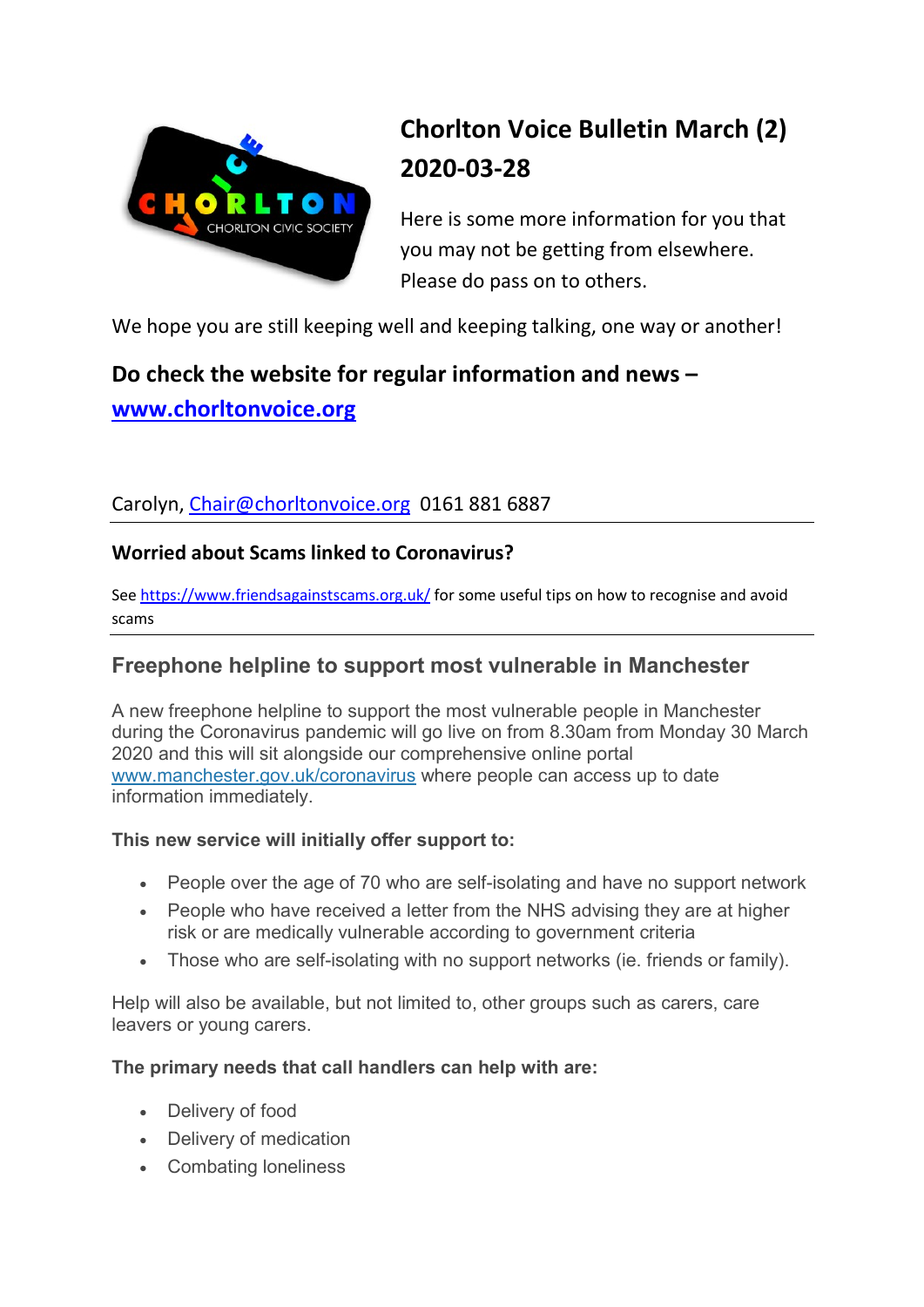• Managing fuel top-up payments

The Hub's freephone number is: 0800 234 6123 and lines are open Monday to Saturday, between 8.30am and 5.30pm. The helpline is being operated by redeployed Manchester City Council staff.

#### Citizens Advice Bureau (CAB) – re: prepay electricity metres for residents selfisolating.

Residents can phone the numbers below if they have a prepay meter. They should tell the energy company that they are self-isolating and they will be sent out 2 weeks-worth of gas / electricity, or if the resident has a smart meter they will top up. The numbers to call are:

>BRITISH GAS: 0333 202 9802

>EDF: 03332005100

>EON: 0345 052 000

>N POWER: 0800 073 3000

>SCOTTISH POWER: 08000270072

>SSE: 0345 026 2658

Please pass this information to anyone who needs it!

#### Primary Care: Update from Dr Greenaway, GP Lead for Chorlton, Whalley Range and Fallowfield:

GP surgeries remain "open" but are now carrying out phone and video consultations and are asking patients not to attend the surgery. Fortunately we are able to resolve most issues in this way. In some situations, the GP will arrange an assessment at the surgery, but please don't attend without being asked.

Prescriptions will continue to be provided: all prescriptions are now being sent electronically to the pharmacy of the patient's choice. The pharmacy may deliver on request.

For guidance on isolation please check the website https://111.nhs.uk/covid-19

If your employer requests an isolation notes: https://111.nhs.uk/isolation-note/

This is a note for your employer that advises you to stay at home.

Manchester Cares